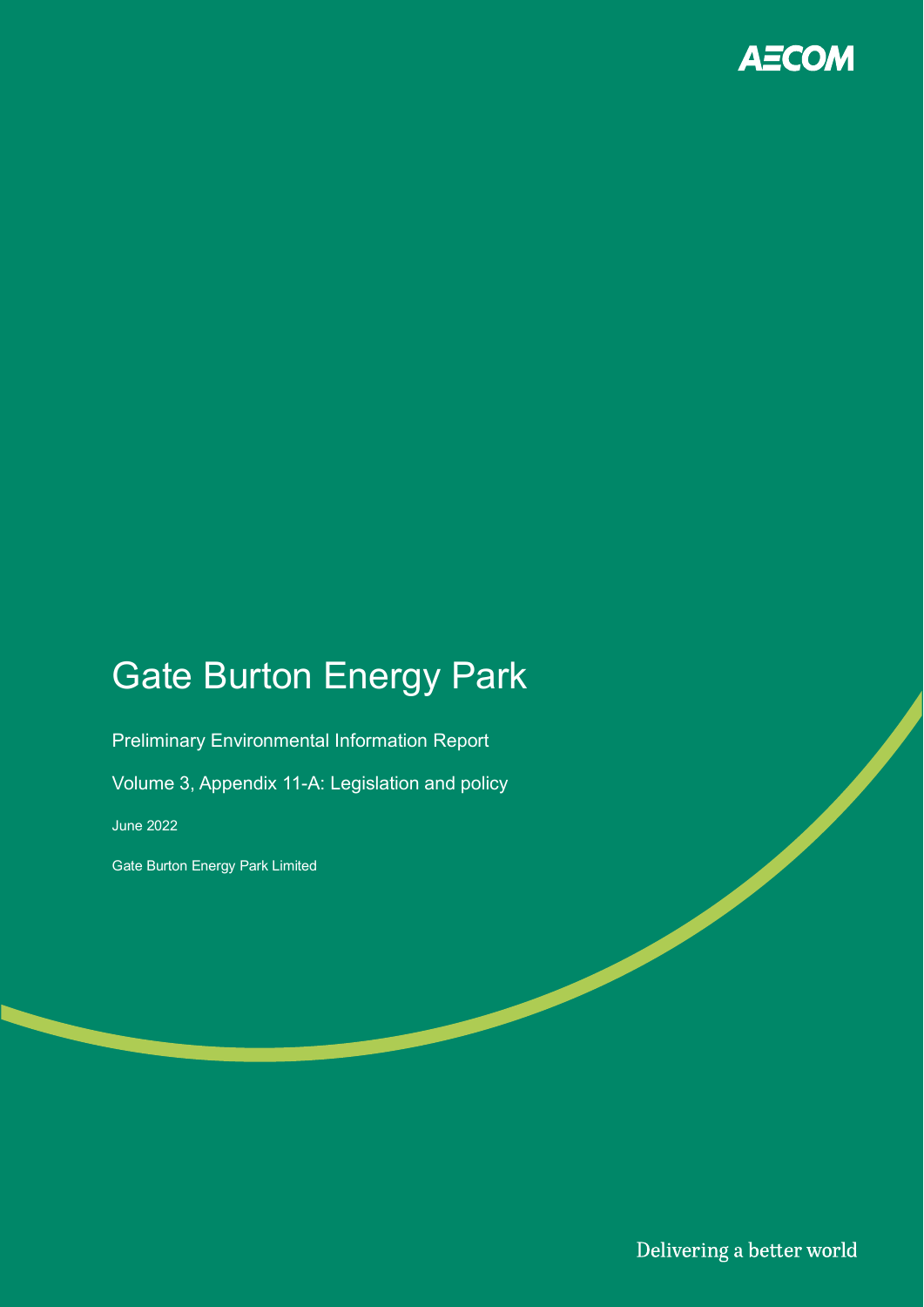Gate Burton Energy Park Preliminary Environmental Information Report Volume 3, Appendix 11-A: Legislation and policy



### Quality information

| <b>Prepared by</b> | <b>Checked by</b> | <b>Verified by</b> | <b>Approved by</b> |
|--------------------|-------------------|--------------------|--------------------|
| ER                 |                   |                    |                    |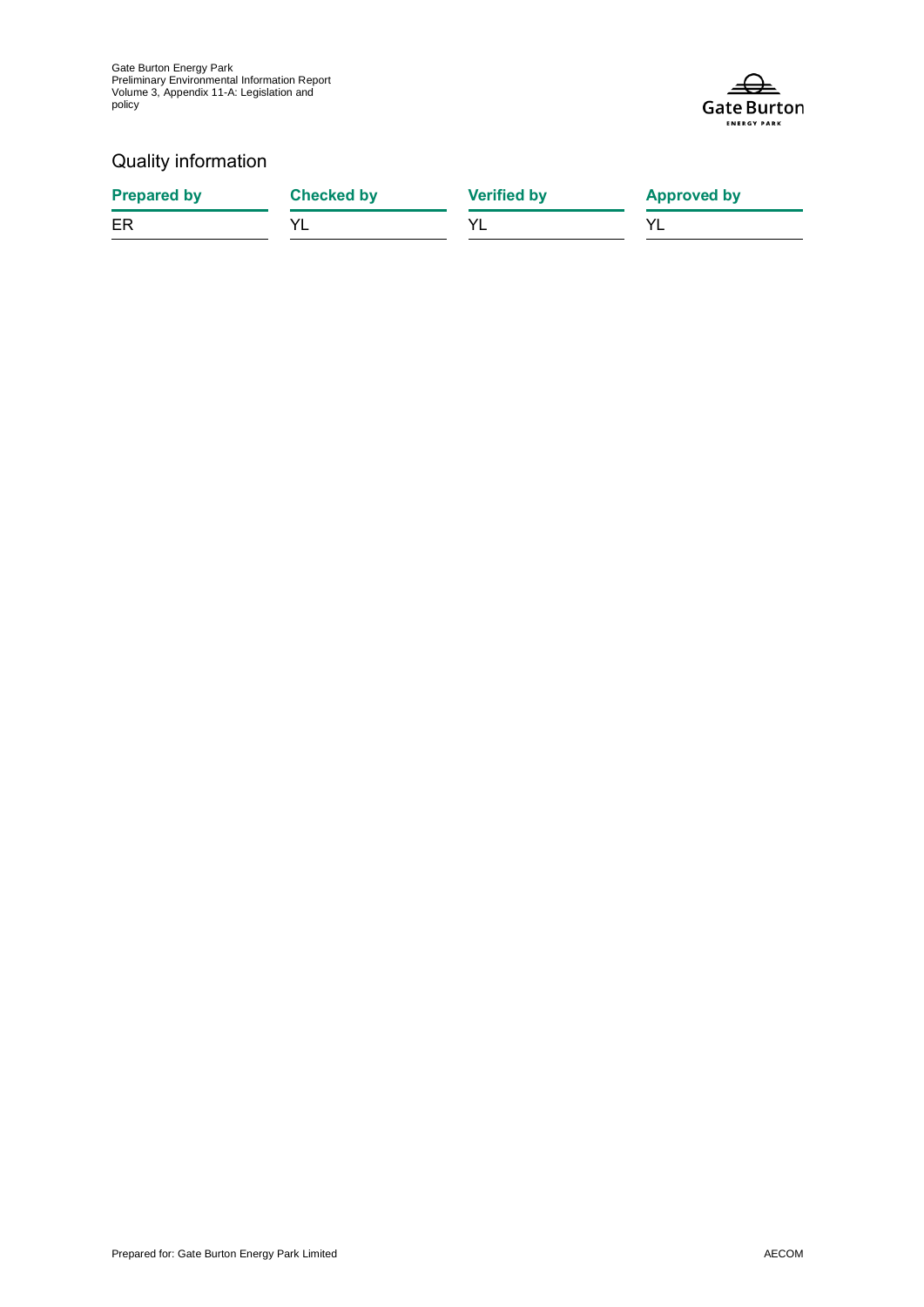Gate Burton Energy Park Preliminary Environmental Information Report Volume 3, Appendix 11-A: Legislation and policy



Prepared for: Gate Burton Energy Park Limited

Prepared by: AECOM Limited

© 2022 AECOM Limited. All Rights Reserved.

This document has been prepared by AECOM Limited ("AECOM") for sole use of our client (the "Client") in accordance with generally accepted consultancy principles, the budget for fees and the terms of reference agreed between AECOM and the Client. Any information provided by third parties and referred to herein has not been checked or verified by AECOM, unless otherwise expressly stated in the document. No third party may rely upon this document without the prior and express written agreement of AECOM.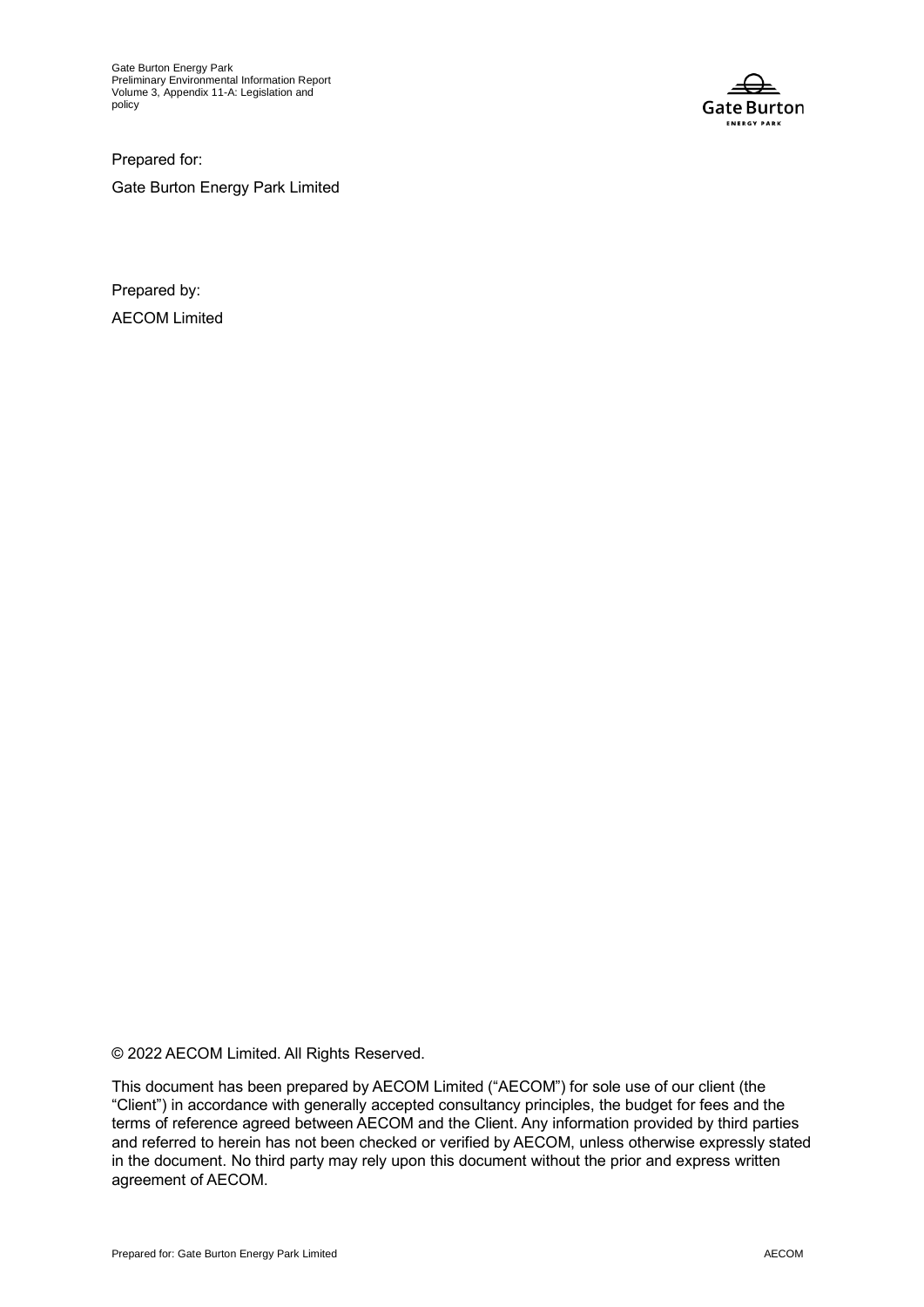

# **Table of Contents**

| 12 |  |
|----|--|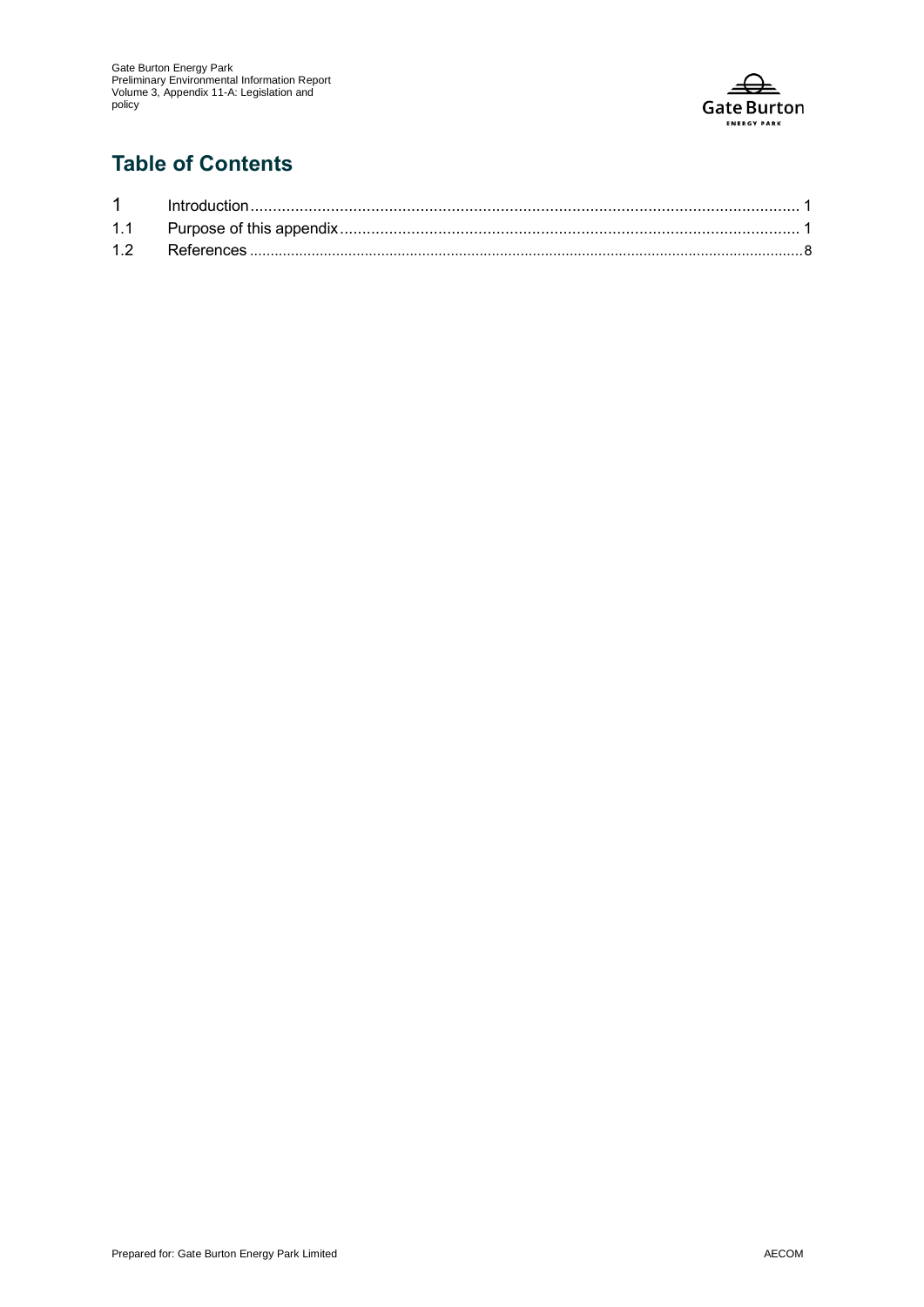

# **1 Introduction**

# **1.1 Purpose of this appendix**

- 1.1.1 This PEI Report appendix identifies and describes the legislation, policy and supporting guidance considered relevant to the assessment of the likely significant effects of the Scheme on Noise and Vibration.
- 1.1.2 Legislation and policy are considered at national and local levels.
- 1.1.3 This PEI Report appendix does not assess the Scheme against legislation and policy instead the purpose of considering legislation and policy in the EIA is twofold:
	- a. to identify legislation and policy that could influence the determination of important ecological features (and therefore the significance of effects) and any requirements for mitigation; and
	- b. to identify legislation and policy that could influence the methodology of the EIA and signposting where this dealt with in the PEI Report. For example, a policy may require the assessment of an impact or the use of a specific methodology.
- 1.1.4 The following sections identify and describe the legislation, policy and supporting guidance considered specifically relevant to the noise and vibration (the assessment) as presented in **PEI Report Volume 1, Chapter 11: Noise and Vibration**.

## **Legislation**

#### **Control of Pollution Act 1974**

- 1.1.5 The Control of Pollution Act 1974 (CoPA) [\(Ref 1-1\)](#page-11-0) requires that Best Practicable Means (BPM), as defined in Section 72 of the CoPA, are adopted to control construction noise on any given site. Sections 60 and 61 of the CoPA provide the main legislation regarding enabling works and construction site noise and vibration. If noise complaints are received, a Section 60 notice may be issued by the Local Authority imposing requirements as to the way in which the works are to be carried out.
- 1.1.6 Section 61 of the CoPA provides a means to apply for prior consent to carry out noise generating activities during construction and allows the Local Authority to attach conditions to the consent.

#### **Environmental Protection Act 1990**

1.1.7 The Environmental Protection Act 1990 (EPA) [\(Ref 1-2\)](#page-11-1) prescribes a statutory nuisance as noise (and vibration) emitted from premises (including land) that is prejudicial to health or a nuisance.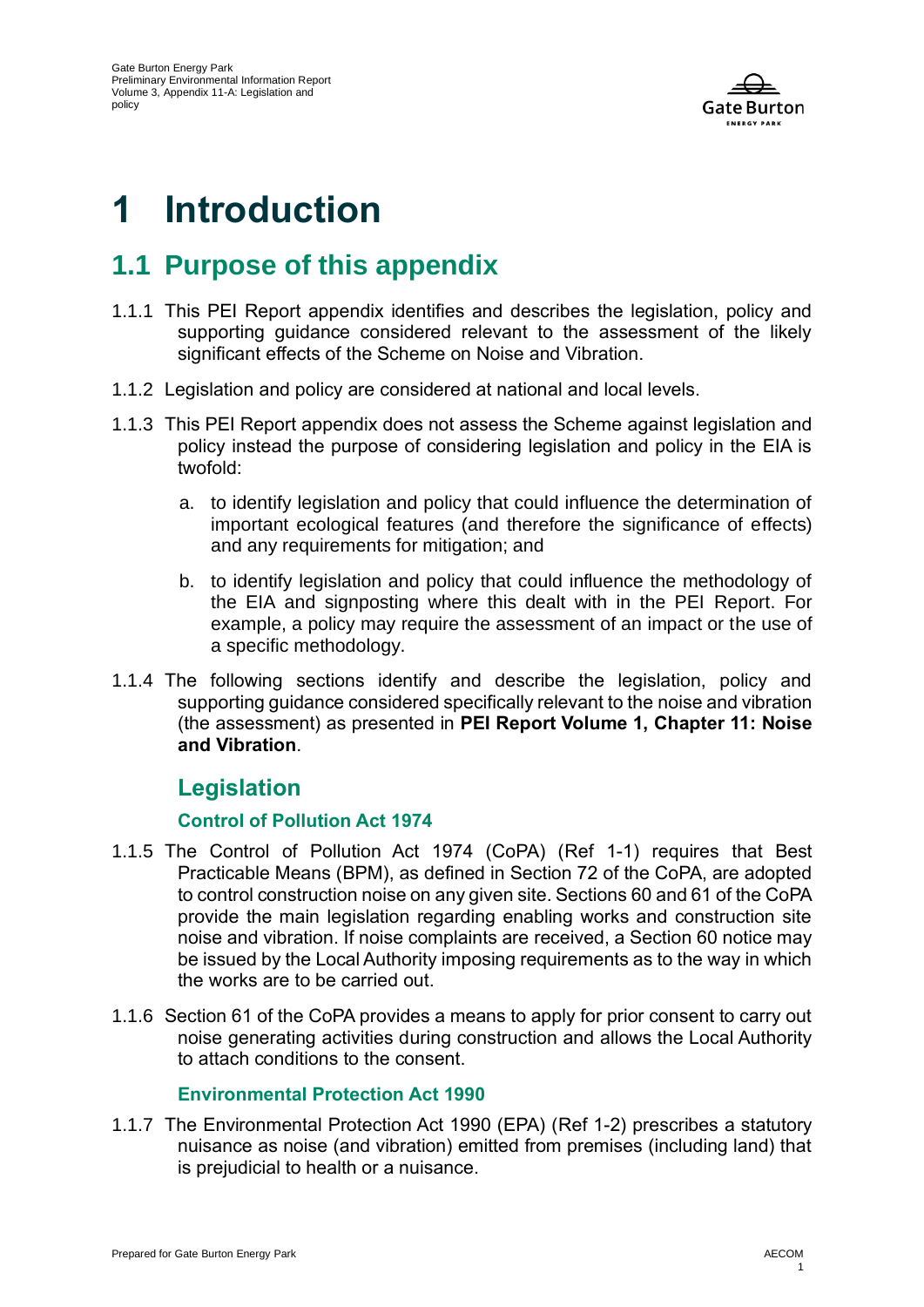

- 1.1.8 Local Authorities are required to investigate any public complaints of noise, and if they are satisfied that a statutory nuisance exists, or is likely to occur or recur, they must serve a noise abatement notice. A notice is served on the person responsible for the nuisance. It requires either simply the abatement of the nuisance or works to abate the nuisance to be carried out, or it prohibits or restricts the activity.
- 1.1.9 In determining if a noise complaint amounts to a statutory nuisance the Local Authority can take account of various guidance documents and existing case law as no statutory noise limits currently exist for defining a statutory nuisance. Demonstrating the use of BPM to minimise noise levels is an accepted defence against failure to comply with a noise abatement notice.

## **National Planning Policy**

- 1.1.10The Scheme must have regard to the relevant policies of the National Planning Policy Framework (NPPF) [\(Ref 1-3\)](#page-11-2) and relevant National Policy Statements (NPS). Key aspects of the NPPF and relevant NPSs, which have been considered during the development of this chapter, are outlined below.
- 1.1.11NPS EN-1 [\(Ref 1-4\)](#page-11-3), with particular reference to Section 5.11 and Paragraphs 5.11.4 to 5.11.7, states the following in relation to the assessment of noise:

Paragraph 5.11.4 "*Where noise impacts are likely to arise from the proposed development, the applicant should include the following in the noise assessment: a description of the noise generating aspects of the development proposal leading to noise impacts, including the identification of any distinctive tonal, impulsive or low frequency characteristics of the noise; identification of noise sensitive premises and noise sensitive areas that may be affected; the characteristics of the existing noise environment; a prediction of how the noise environment will change with the proposed development; in the shorter term such as during the construction period; in the longer term during the operating life of the infrastructure; at particular times of the day, evening and night as appropriate. an assessment of the effect of predicted changes in the noise environment on any noise sensitive premises and noise sensitive areas; and measures to be employed in mitigating noise. The nature and extent of the noise assessment should be proportionate to the likely noise impact*."

Paragraph 5.11.5 "*The noise impact of ancillary activities associated with the development, such as increased road and rail traffic movements, or other forms of transportation, should also be considered."*

Paragraph 5.11.6 "*Operational noise, with respect to human receptors, should be assessed using the principles of the relevant British Standards and other guidance. Further information on assessment of particular noise sources may be contained in the technology-specific NPSs. In particular, for renewables (EN-3) and electricity networks (EN-5) there is assessment guidance for specific features of those technologies. For the prediction, assessment and management of construction noise, reference should be made to any relevant British Standards and other guidance which also give examples of mitigation strategies*."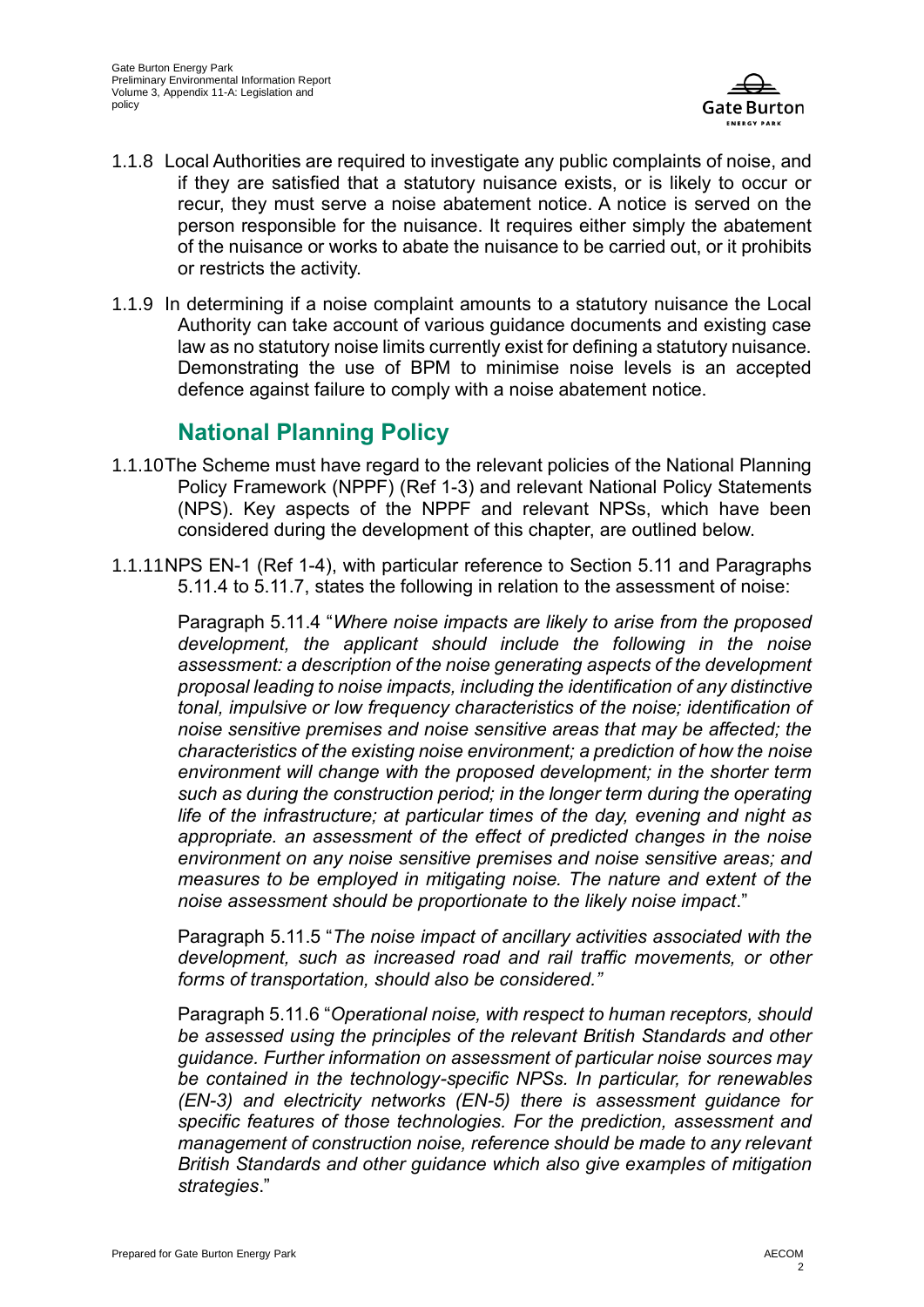

Paragraph 5.11.7 "*The applicant should consult EA and Natural England (NE), or the Countryside Council for Wales (CCW), as necessary and in particular with regard to assessment of noise on protected species or other wildlife. The results of any noise surveys and predictions may inform the ecological assessment. The seasonality of potentially affected species in nearby sites may also need to be taken into account*."

- 1.1.12To aid the IPC in decision making, paragraph 5.11.9 of NPS EN-1 sets out the three aims relating to noise emissions from new developments:
	- *"avoid significant adverse impacts on health and quality of life from noise;*
	- *mitigate and minimise other adverse impacts on health and quality of life from noise; and*
	- *where possible, contribute to improvements to health and quality of life through the effective management and control of noise".*
- 1.1.13NPS EN-3 [\(Ref 1-5\)](#page-11-4), with particular reference to Paragraphs 2.4.2, states the following in relation to the design of a project to mitigate noise impacts:

Paragraph 2.4.2 "*Proposals for renewable energy infrastructure should demonstrate good design in respect of landscape and visual amenity, and in the design of the project to mitigate impacts such as noise and effects on ecology.*"

- 1.1.14Draft versions of NPS EN-1 [\(Ref 1-6\)](#page-11-5) and EN-3 [\(Ref 1-7\)](#page-11-6) were published for consultation by the Department for Business, Energy & Industrial Strategy in September 2021. With relation to noise, the draft EN-1 repeats the three aims for decision makers from the 2011 NPS EN-1. Key additional points that expand on requirements in NPS EN-1 and are relevant to the Scheme are referenced from paragraph 5.12.4 and require:
	- *"an assessment of the effect of predicted changes in the noise environment on any noise-sensitive receptors, including an assessment of any likely impact on health and well-being where appropriate, and noise-sensitive areas"*
	- *"measures to be employed in mitigating the effects of noise - applicants should consider using best available techniques to reduce noise impacts"*
- 1.1.15Additionally, the draft NPS EN-1 allows for some flexibility in design, stating that:

*"Some noise impacts will be controlled through environmental permits and parallel tracking is encouraged where noise impacts determined by an environmental permit interface with planning issues (i.e. physical design and location of development)".*

- 1.1.16The draft EN-3 includes the consideration of transport noise and vibration associated with solar photovoltaic generation schemes. While no specific guidance is provided in the draft EN-1 of EN-3 for assessment of these noise impacts, these issues have been addressed in this chapter.
- 1.1.17NPPF, with particular reference to Paragraph 174 and 185, states the following relevant to noise: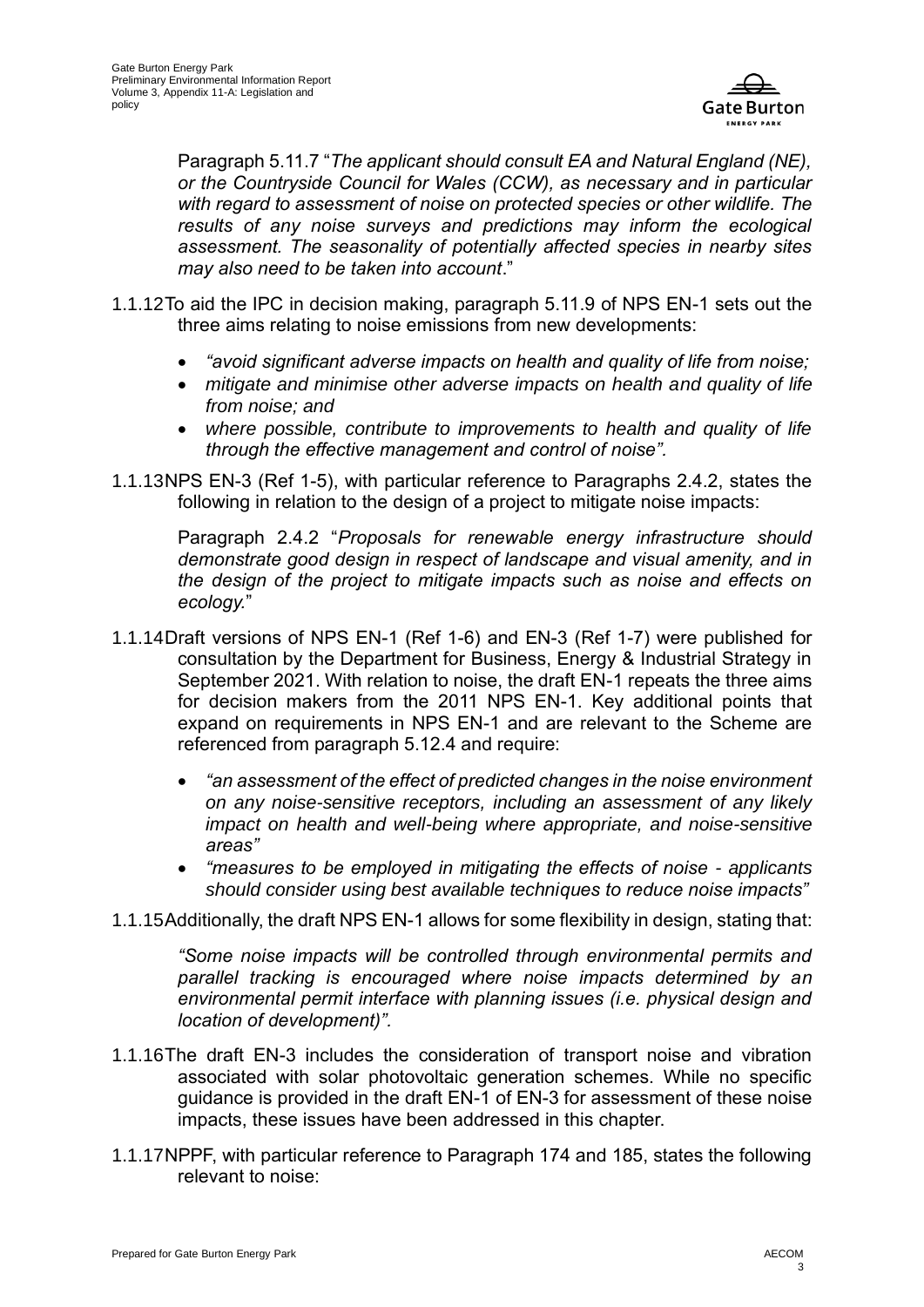

Paragraph 174: "*Planning policies and decisions should contribute to and enhance the natural and local environment by:… e) preventing new and existing development from contributing to, being put at unacceptable risk from, or being adversely affected by, unacceptable levels of soil, air, water or noise pollution or land instability. Development should, wherever possible, help to improve local environmental conditions such as air and water quality, taking into account relevant information such as river basin management plans.*"

Paragraph 185: "Planning policies and decisions should also ensure that new development is appropriate for its location taking into account the likely effects (including cumulative effects) of pollution on health, living conditions and the natural environment, as well as the potential sensitivity of the site or the wider area to impacts that could arise from the development. In doing so they should: a) mitigate and reduce to a minimum potential adverse impacts resulting from noise from new development – and avoid noise giving rise to significant adverse impacts on health and the quality of life; b) identify and protect tranquil areas which have remained relatively undisturbed by noise and are prized for their recreational and amenity value for this reason..."

#### **Noise Policy Statement for England**

- 1.1.18The Noise Policy Statement for England (NPSE) [\(Ref](#page-11-7) 1-8) seeks to clarify the underlying principles and aims in existing policy documents, legislation, and guidance that relate to noise. The statement applies to all forms of noise, including environmental noise, neighbour noise and neighbourhood noise.
- 1.1.19The NPSE sets out the long-term vision of the government's noise policy, which is to "promote good health and a good quality of life through the effective management of noise within the context of Government policy on sustainable development".
- *1.1.20* This long-term vision is supported by three aims: "*Through the effective management and control of environmental, neighbour and neighbourhood noise within the context of Government policy on sustainable development:*
	- *"Avoid significant adverse impacts on health and quality of life;*
	- *Mitigate and minimise adverse impacts on health and quality of life; and*
	- *Where possible, contribute to the improvements of health and quality of life."*
- 1.1.21 The 'Explanatory Note' within the NPSE provides further guidance on defining 'significant adverse effects' and 'adverse effects' using the concepts:
	- No Observed Effect Level (NOEL) the level below which no effect can be detected. Below this level, there is no detectable effect on health and quality of life due to noise;
	- Lowest Observable Adverse Effect Level (LOAEL) the level above which adverse effects on health and quality of life can be detected; and
	- Significant Observed Adverse Effect Level (SOAEL) the level above which significant adverse effects on health and quality of life occur.
- 1.1.22 With reference to the SOAEL, the NPSE states: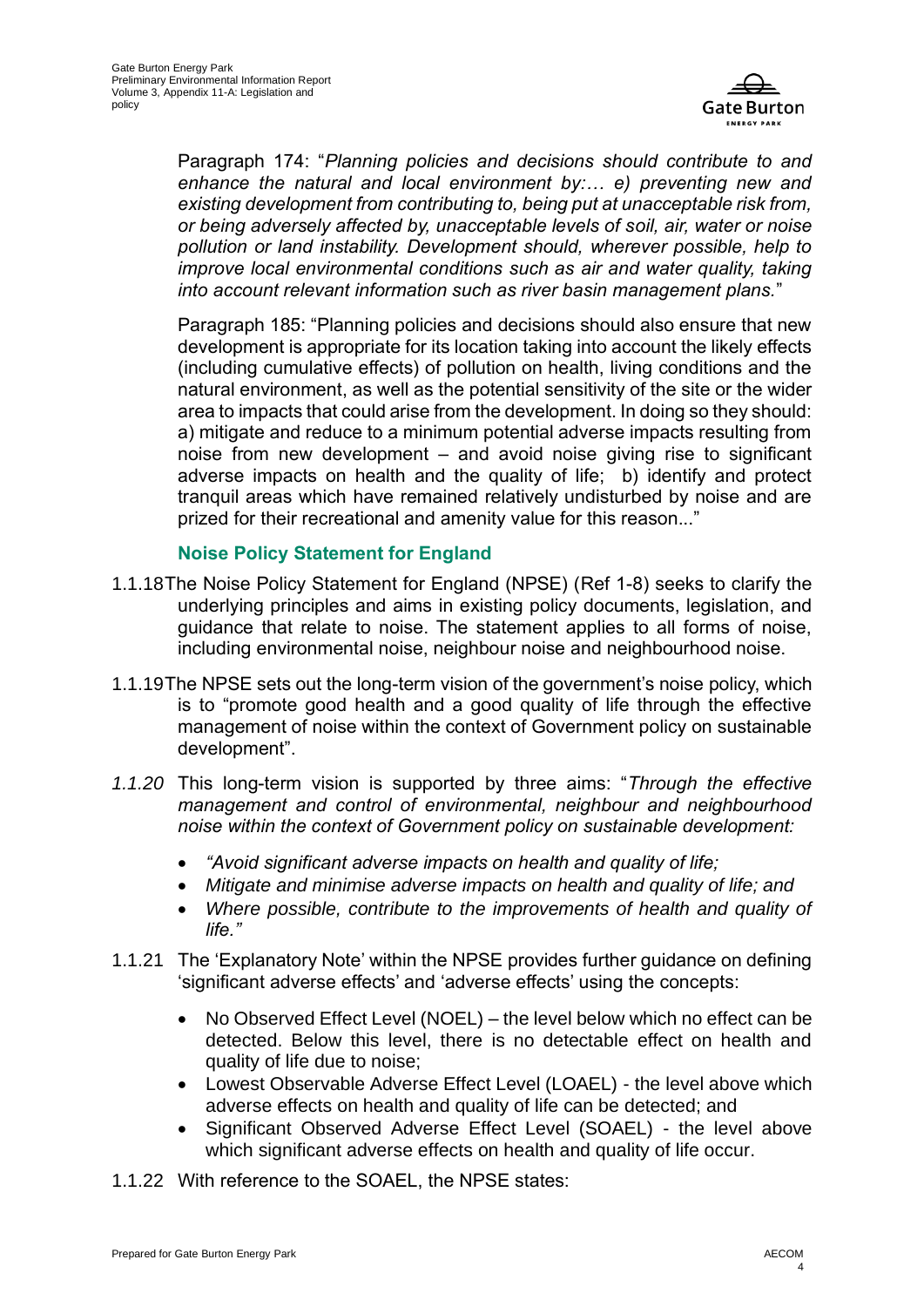

*"It is not possible to have a single objective noise-based measure that defines SOAEL that is applicable to all sources of noise in all situations. Consequently, the SOAEL is likely to be different for different noise sources, for different receptors and at different times. It is acknowledged that further research is required to increase our understanding of what may constitute a significant adverse impact on health and quality of life from noise. However, not having specific SOAEL values in the NPSE provides the necessary policy flexibility until further evidence and suitable guidance is available."* 

- 1.1.23 For situations where noise levels are between the LOAEL and SOAEL, all reasonable steps should be taken to mitigate and minimise the effects. However, this does not mean that such adverse effects cannot occur.
- 1.1.24 Some effects might not be significant in EIA noise terms, but may be in health/policy terms if they are at or above SOAEL (i.e. where there may be *"significant adverse effects on health and quality of life*"). Where exceedances of LOAEL have been identified (i.e. where "adverse effects on health and quality of life" can be detected), mitigation measures are proposed to reduce noise as far as reasonably practicable.
- 1.1.25 Further consideration of health effects and the interaction of noise with other effects (e.g. land quality, transport, and landscape and visual amenity) is presented in **PEI Report Volume 1, Chapter 14: Human Health and Wellbeing**, and **Chapter 16: Cumulative Impacts**.

#### **Planning Practice Guidance Noise**

1.1.26 The Planning Practice Guidance concerned with noise (PPGN) [\(Ref 1-9\)](#page-11-8) advises that

*"Noise needs to be considered when development may create additional noise, or would be sensitive to the prevailing acoustic environment (including any anticipated changes to that environment from activities that are permitted but not yet commenced)".* 

- 1.1.27 It also provides guidelines that are designed to assist with the implementation of the NPPF.
- 1.1.28 The PPG states that local planning authorities should take account of the acoustic environment and in doing so consider:
	- *"whether or not a significant adverse effect is occurring or likely to occur;*
	- *whether or not an adverse effect is occurring or likely to occur; and*
	- *whether or not a good standard of amenity can be achieved."*
- 1.1.29 Factors to be considered in determining whether noise is a concern are identified including the absolute noise level of the source, the existing ambient noise climate, time of day, frequency of occurrence, duration, character of the noise, and cumulative effects.
- 1.1.30 Further details on the hierarchy of noise effects are presented in [Table 11-1,](#page-9-0) which has been reproduced from PPGN.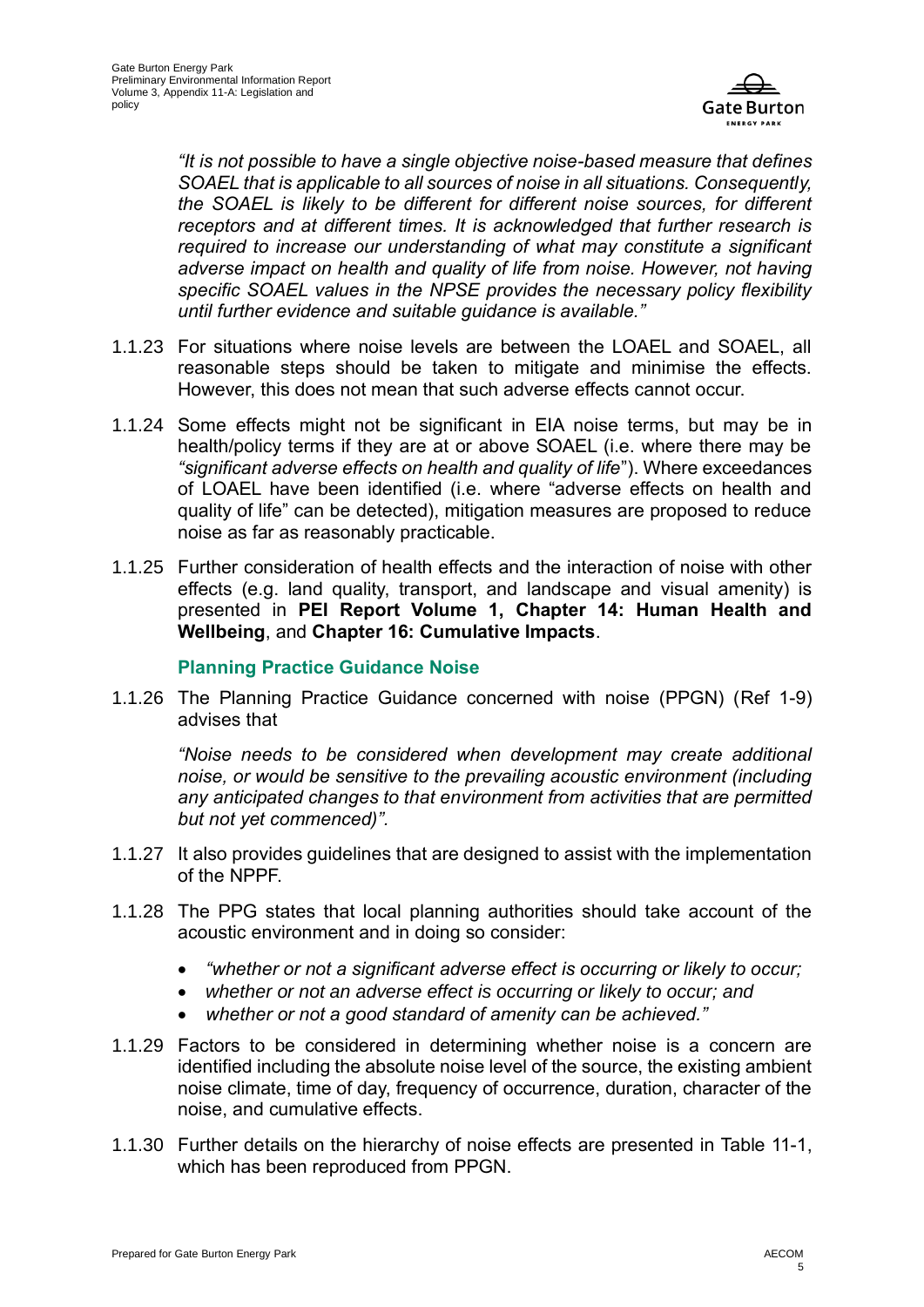

#### <span id="page-9-0"></span>**Table 11-1 Planning Practice Guidance Noise Exposure Hierarchy**

| <b>Perception</b>                           | <b>Examples of Outcomes</b>                                                                                                                                                                                                                                                                                                                                                                                                                                                                                                    | <b>Increasing</b><br><b>Effect Level</b>  | <b>Action</b>                       |  |  |  |
|---------------------------------------------|--------------------------------------------------------------------------------------------------------------------------------------------------------------------------------------------------------------------------------------------------------------------------------------------------------------------------------------------------------------------------------------------------------------------------------------------------------------------------------------------------------------------------------|-------------------------------------------|-------------------------------------|--|--|--|
| <b>Not present</b>                          | No effect                                                                                                                                                                                                                                                                                                                                                                                                                                                                                                                      | No Observed<br>Effect                     | No specific<br>measures required    |  |  |  |
| No Observed Adverse Effect Level            |                                                                                                                                                                                                                                                                                                                                                                                                                                                                                                                                |                                           |                                     |  |  |  |
| <b>Present and</b><br>not<br>intrusive      | Noise can be heard, but does not cause<br>any change in behaviour, attitude or other<br>physiological response. Can slightly affect the<br>acoustic character of the area but not such that there<br>is a change in the quality of life                                                                                                                                                                                                                                                                                        | No Observed<br><b>Adverse Effect</b>      | No specific<br>measures required    |  |  |  |
| <b>Lowest Observed Adverse Effect Level</b> |                                                                                                                                                                                                                                                                                                                                                                                                                                                                                                                                |                                           |                                     |  |  |  |
| <b>Present and</b><br>intrusive             | Noise can be heard and causes small changes<br>in behaviour, attitude or other physiological response,<br>e.g. turning up volume of television; speaking more<br>loudly; where there is no alternative ventilation,<br>having to close windows for some of the time because<br>of the noise. Potential for some reported sleep<br>disturbance. Affects the acoustic character of the area<br>such that there is a small actual or perceived change<br>in the quality of life                                                   | Observed<br>Adverse Effect                | Mitigate and reduce<br>to a minimum |  |  |  |
|                                             | <b>Significant Observed Adverse Effect Level</b>                                                                                                                                                                                                                                                                                                                                                                                                                                                                               |                                           |                                     |  |  |  |
| <b>Present and</b><br>disruptive            | The noise causes a material change in<br>behaviour, attitude or other physiological<br>response, e.g. avoiding certain activities<br>during periods of intrusion; where there is<br>no alternative ventilation, having to keep<br>windows closed most of the time because<br>of the noise. Potential for sleep<br>disturbance resulting in difficulty in getting<br>to sleep, premature awakening and<br>difficulty in getting back to sleep. Quality of<br>life diminished due to change in acoustic<br>character of the area | Significant<br>Observed<br>Adverse Effect | Avoid                               |  |  |  |
| <b>Present and</b><br>very<br>disruptive    | Extensive and regular changes in<br>behaviour, attitude or other physiological<br>response and/or an inability to mitigate<br>effect of noise leading to psychological<br>stress, e.g. regular sleep<br>deprivation/awakening; loss of appetite,<br>significant, medically definable harm, e.g.<br>auditory and non-auditory                                                                                                                                                                                                   | Unacceptable<br><b>Adverse Effect</b>     | Prevent                             |  |  |  |

### **Local Planning Policy**

- 1.1.31 Central Lincolnshire Local Plan 2012-2036 [\(Ref 1-10\)](#page-11-9), adopted 24 April 2017: with particular reference to Policy LP26: Design and Amenity, which states "*Proposals should demonstrate, where applicable and to a degree proportionate to the proposal, how the following matters have been considered, in relation to both the construction and life of the development: […] r. Adverse noise and vibration*".
- 1.1.32 Lincolnshire Minerals and Waste Local Plan including the Core Strategy & Development Management Policies Plan adopted in June 2006 [\(Ref 1-11\)](#page-11-10): with particular reference to Policy DM3: Quality of Life and Amenity, which states "*Planning permission will be granted for minerals and waste*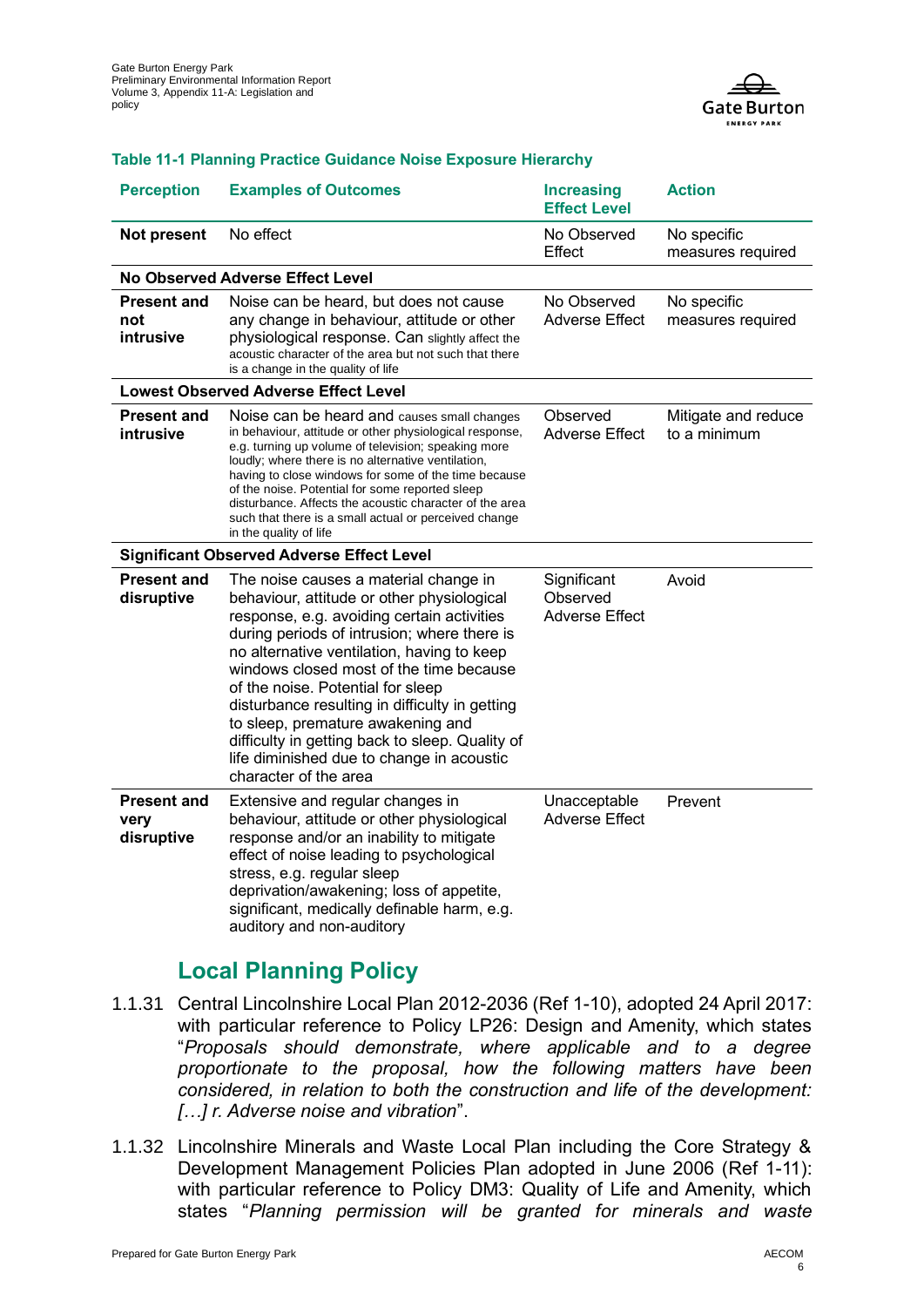

*development provided that it does not generate unacceptable adverse impacts arising from: […] noise*".

- 1.1.33 Bassetlaw District Council Core Strategy and Development Management Policies DPD, adopted 22 December 2011 [\(Ref 1-12\)](#page-11-11): with particular reference to Policy DM10: Renewable and Low Carbon Energy, which states: "*Proposals for renewable and low carbon energy infrastructure will also need to demonstrate that they: […] will not result in unacceptable impacts in terms of visual appearance; noise; shadowflicker; watercourse engineering and hydrological impacts; pollution; or traffic generation*".
- 1.1.34 Nottinghamshire Minerals Local Plan [\(Ref 1-13\)](#page-11-12), adopted March 2021: with particular reference to Policy DM3: Quality of Life and Amenity, which states "*Proposals for minerals development will be supported where it can be demonstrated that any adverse impacts on amenity are avoided or adequately mitigated to an acceptable level. The types of impacts that need to be considered include but are not restricted to: […] noise*".
- *1.1.35* Nottinghamshire Waste Local Plan [\(Ref 1-14\)](#page-11-13), adopted 2002: with particular reference to Policy W3.9, which states "*When planning permission is granted*  for a waste management facility, conditions will be imposed to reduce the *potential noise impact. Such conditions may include:*
	- *restricting hours of operation;*
	- *sound proofing of fixed and mobile plant;*
	- *alternatives to the use of reversing bleepers;*
	- *stand-off distances between operations and noise sensitive locations;*
	- *noise baffle mounds and screen fences; and*
	- *setting maximum noise levels at sensitive locations*".